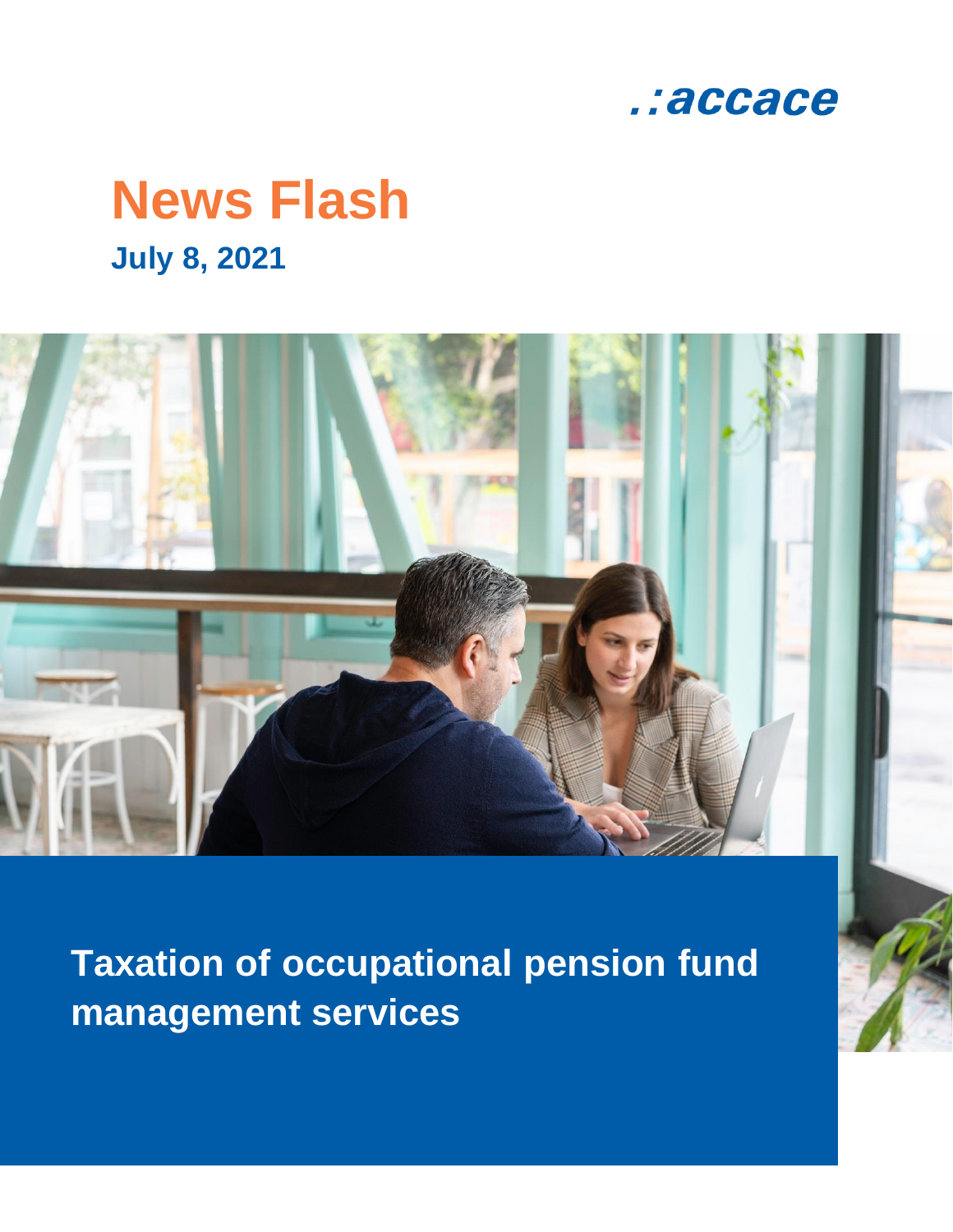## **Taxation of occupational pension fund management services**

In this News Flash, we would like to introduce you a case decided recently by the European Court of Justice (ECJ) that concerns **applying of VAT on occupational pension fund management services.** In the judgment of the Court No. C-235/19 of October 8th 2020, the ECJ dealt with the question if providing of management services of pension funds could be considered as "insurance transaction" that should be VAT exempted in accordance with the Council Directive 2006/112/EC on the common system of value added tax (further referred to as "Directive").

#### **Case circumstances**

This judgment refers to British companies United Biscuits (Pensions Trustees) Ltd. and United Biscuits Pension Investments Ltd. that administrate occupational pension scheme established for employees of United Biscuits (UK) Ltd. Both these companies **used services of investment managers when administrating pension funds, who had a status of "insurers"** and "non-insurers" as well. The status of insurers belongs to subjects, which provided management services of pension funds based on the license granted in accordance with the British Insurance Companies Act. On the other hand, non-insurers were subjects that provided the same services but based on the license granted in accordance with different law.

In line with the local legislation, VAT exempted were that services provided by insurers, based on the conclusion that they carried out the activity falling within a sector of insurance when executed in accordance with the Insurance Companies Act. On the other side, services provided by noninsurers could not be VAT exempted.

Companies United Biscuits (Pensions Trustees) Ltd. and United Biscuits Pension Investments Ltd. complained and unsuccessfully asked the United Kingdom tax authority for reimbursement of the VAT at issue which they paid. Later they brought an action before the High Court of Justice, which rejected their action; consequently the Court of Appeal decided to stay the proceedings and to refer the question to the ECJ whether the supplies of pension fund management services

provided by (a) insurers and (b) non-insurers were "insurance transactions" within the meaning of Article 135(l)(a) of the Directive.

#### **Insurance transactions**

The ECJ in this case said, as generally understood and according to settled case-law that a term insurance transactions requires that **the insurer undertakes, in return for prior payment of a premium, to provide the insured, in the event of materialisation of the risk covered, with the service agreed when the contract was concluded.**

In this case under consideration it was approved that services provided based on the concluded contract only consisted of investment management services solely, to the exclusion of any indemnity from risk. Further, the ECJ added to this that no other criterion connected with the concept of 'insurance transactions' may be derived from the case-law of the Court or EU law in the matter of insurance, except that above mentioned.

#### **ECJ Judgment**

The ECJ came to a conclusion that **investment fund management services supplied for an occupational pension scheme, which do not provide any indemnity from risk, cannot be classified as 'insurance transactions'**, within the meaning of the provision of Article 135(1)(a) of the Directive, and thus do not fall within the VAT exemption laid down in that provision.

#### **Disclaimer**

Please note that our publications have been prepared for general guidance on the matter and do not represent a customized professional advice. Furthermore, because the legislation is changing continuously, some of the information may have been modified after the publication has been released. Accace does not take any responsibility and is not liable for any potential risks or damages caused by taking actions based on the information provided herein.

## **Want more news like this?**

**[Subscribe!](https://accace.com/subscribers-en/?utm_source=Newsletter_Link_Click&utm_medium=PDF&utm_campaign=English_Language_News_Flash)**